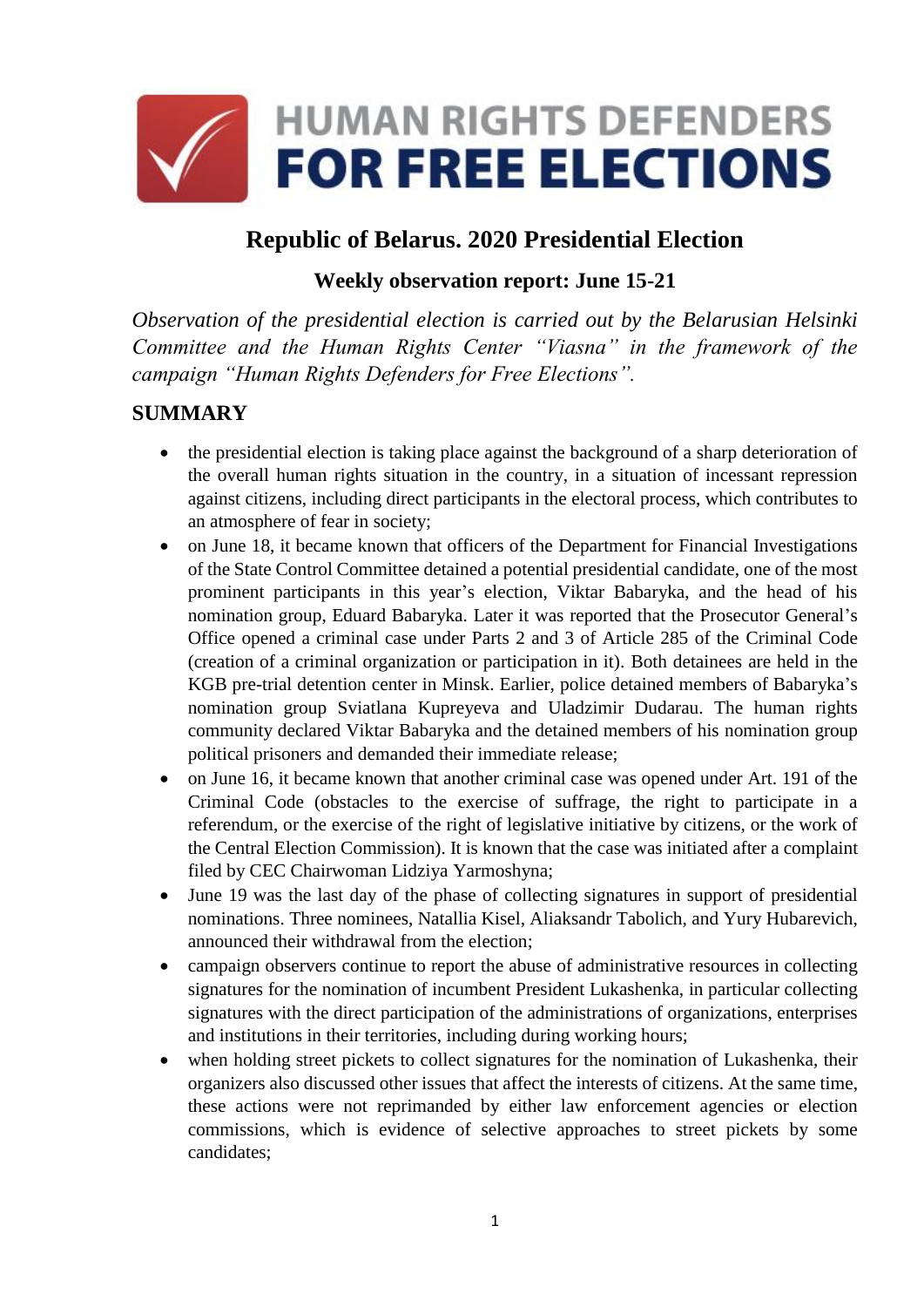- campaign observers continue to face refusals by the TECs to observe signature verification procedures;
- considering the current situation in the country and the conditions of the election in general, experts of the campaign "Human Rights Defenders for Free Elections" believe that the background of this year's election is incompatible with international standards of free and democratic elections based on equal competition.

## **GENERAL SITUATION**

One of the main events in the reporting period was the arrest on June 18 of presidential nominee Viktar Babaryka, as well as the head of his nomination group Eduard Babaryka.

According to the head of the Department for Financial Investigations of the State Control Committee<sup>1</sup>, Babaryka was detained for acting as the direct organizer of illegal activities, attempting to influence witnesses, and to hide traces of earlier crimes. Later it became known<sup>2</sup> that the Prosecutor General's Office opened a criminal case under Parts 2 and 3 of Art. 285 of the Criminal Code (creation of a criminal organization or participation in it).

The grounds for detaining Eduard Babaryka were not officially announced. At the moment, it is known that Viktar and Eduard Babaryka are held in the KGB pre-trial detention center. Viktar Babaryka has been officially charged. Earlier, members of Viktar Babaryka's nomination group Sviatlana Kupreyeva and Uladzimir Dudarau were detained and taken into custody.

These detentions were preceded by the arrests of several Belgazprombank employees and repeated public threats by the head of state against Babaryka, as well as the blocking of his election fund<sup>3</sup>, which campaign analysts saw as arbitrary use of law enforcement tools. The blocking will inevitably limit the candidate's opportunities.

Babaryka's detention caused a significant public response. In a joint statement, Belarusian human rights organizations called the detention of Babaryka and four members of his nomination group politically motivated and demanded their immediate release.<sup>4</sup>

The EU called Belarus to release Babaryka.<sup>5</sup>

Experts of the campaign "Human Rights Defenders for Free Elections" note that the detention of Babaryka and members of his nomination group was the result of a repressive campaign launched by the country's authorities from the very beginning of the election. Over 6 weeks, hundreds of people, including direct participants in the election, have been subjected to repression: administrative detentions and fines, dismissal, etc. Siarhei Tsikhanouski, the head of the nomination group of Sviatlana Tsikhanouskaya, and seven of his associates are being held in pretrial detention as part of a criminal case and were also declared political prisoners by Belarusian human rights activists. At the same time, lawyers are not allowed to visit the persons in custody, and they are subjected to cruel and inhuman treatment and torture.<sup>6</sup>

On June 16, it became known that another criminal case had been instituted against Siarhei Tsikhanouski under Art. 191 of the Criminal Code (obstacles to the exercise of suffrage, the right

**.** 

<sup>1</sup> <https://www.youtube.com/watch?v=TH5TmYaIutk>

<sup>2</sup> <https://news.tut.by/elections/689487.html>

<sup>3</sup> <https://belsat.eu/en/news/authorities-block-account-of-viktar-babaryka-s-electoral-fund/>

<sup>4</sup> <https://elections2020.spring96.org/en/news/97707>

<sup>5</sup> <https://elections2020.spring96.org/en/news/97702>

<sup>6</sup> <https://news.tut.by/society/689017.html>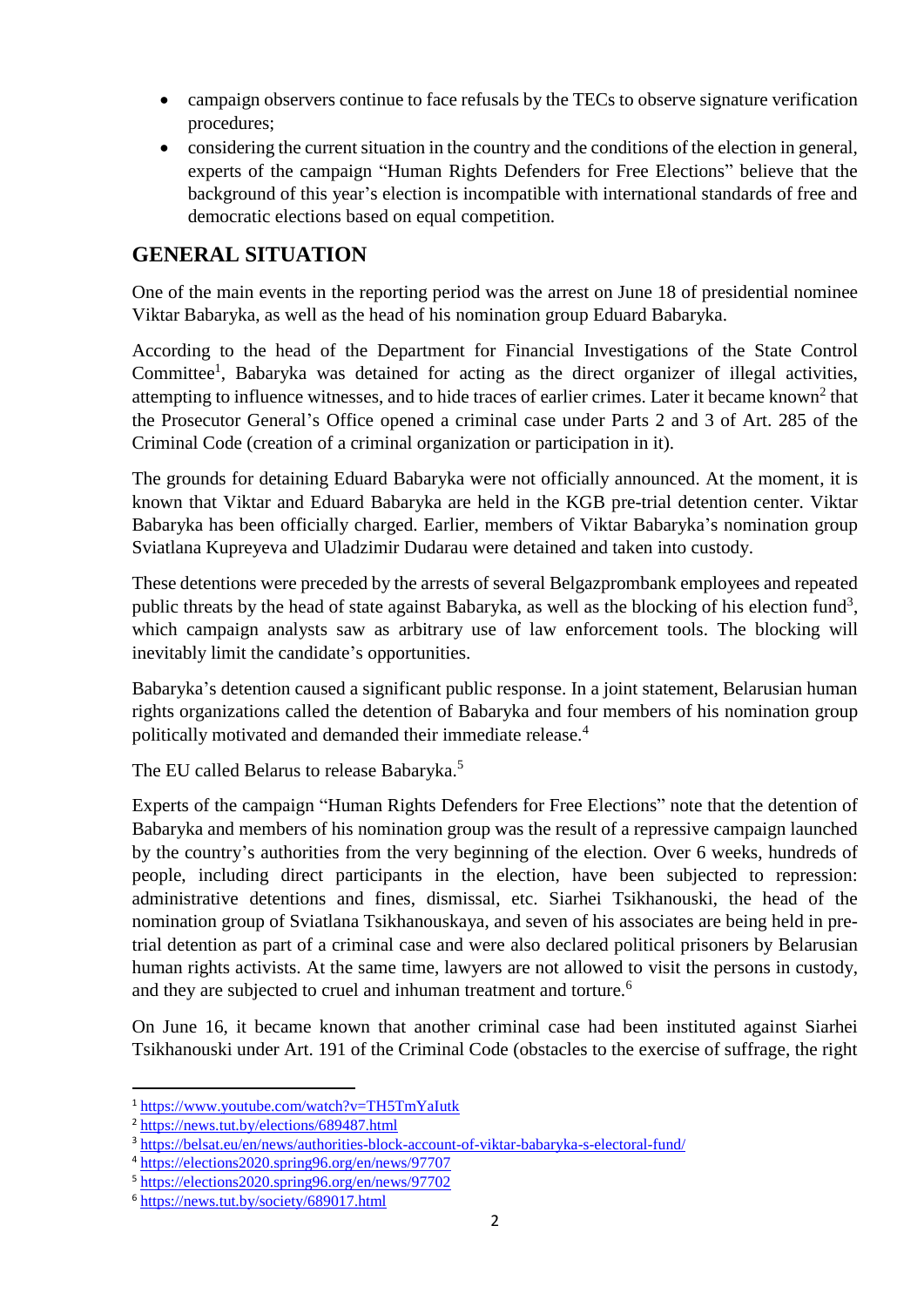to participate in a referendum, or the exercise of the right of legislative initiative by citizens, or the work of the Central Election Commission). It is known that the case was initiated after a complaint filed by CEC Chairwoman Lidziya Yarmoshyna.<sup>7</sup>

The day before, Sviatlana Tsikhanouskaya said that she was threatened by unknown people in connection with her participation in the election. $8<sup>8</sup>$ 

Thousands of citizens took part in pickets of solidarity on June 19 and 20 in Minsk and other cities of the country. Despite the clearly peaceful nature of the rallies, police detained dozens of protesters, in some cases with the excessive use of physical force. As a result, some 200 people were detained.<sup>9</sup>

In connection with the significant deterioration of the general human rights situation in the country, on June 17, the Human Rights Center "Viasna" and the Belarusian Helsinki Committee wrote to a number of UN special rapporteurs and the UN High Commissioner for Human Rights asking the UN experts to urge the Government of Belarus to take immediate measures to fulfill its international human rights obligations.<sup>10</sup>

No later than June 19, the nomination groups were expected to submit signatures collected to support presidential nominations for verification by district, city, and district election commissions.

Thus, the electoral phase of signature collection ended on June 19. It is now known that three of the nominees have announced their decisions to quit the election: Natallia Kisel, Aliaksandr Tabolich, and Yury Hubarevich.

# **COLLECTION OF SIGNATURES**

Presidential nominees and their teams continued to collect signatures to support their nominations. According to observers, the nomination groups of Viktar Babaryka, Sviatlana Tsikhanouskaya, and Valery Tsapkala were the most active. In addition, in many cities signatures were collected by the nomination groups of Siarhei Cherachen, Hanna Kanapatskaya, and Andrei Dzmitryeu. Yury Hubarevich, Mikalai Kazlou, and Volha Kavalkova also organized several pickets, including a "Solidarity Picket" on the evening of June 18.

In the last week of collecting signatures, members of Belaya Rus, BRSM and the Federation of Trade Unions held a series of pickets in different cities to support the nomination of Aliaksandr Lukashenka. During the pickets, the signature collectors answered questions. Suggestion boxes were also installed there. People were offered to leave their proposals to the current head of state.<sup>11</sup> The Belaya Rus website had previously promised<sup>12</sup> that "everything important that is heard and recorded will be analyzed and passed up vertically. The President will personally deal with the most difficult issues."

The pickets held by the pro-government activists were marred by violations: according to the website of Belaya Rus, representatives of Lukashenka's nomination group presented a young

1

<sup>7</sup> <https://elections2020.spring96.org/en/news/97634>

<sup>8</sup> <https://elections2020.spring96.org/ru/news/97600>

<sup>9</sup> <https://spring96.org/en/news/97753>

<sup>10</sup> <https://elections2020.spring96.org/en/news/97672>

<sup>11</sup> https://belayarus.by/news/vybory-prezidenta-respubliki-belarus-2020/minsk-moskovskiy-rayon-odnoimennyyrynok/

<sup>&</sup>lt;sup>12</sup> https://belayarus.by/news/vybory-prezidenta-respubliki-belarus-2020/dve-skhozhie-novosti-s-vitebshchiny/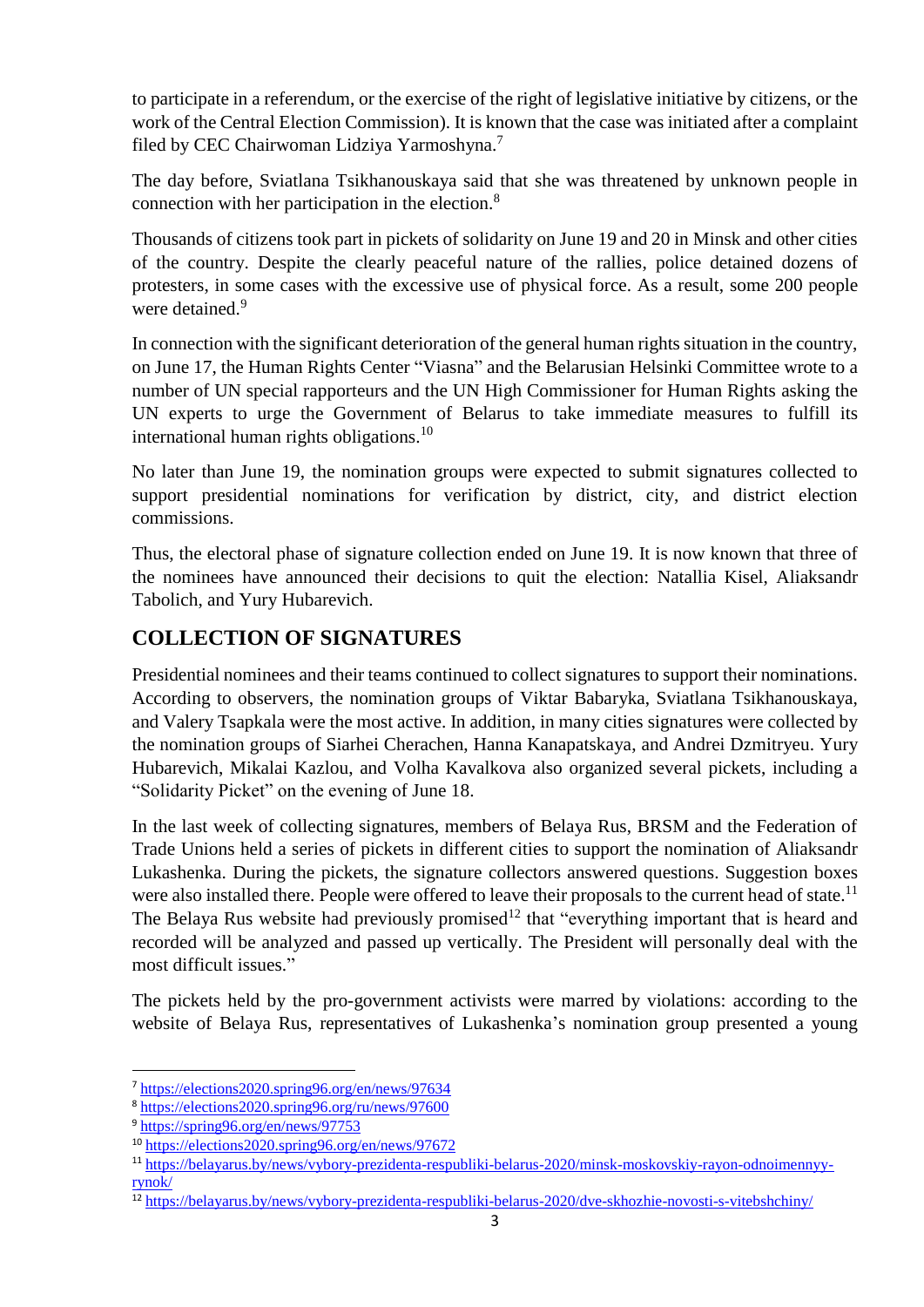couple with a branded umbrella after they promised to put their signatures.<sup>13</sup> The Electoral Code prohibits the remuneration of voters for signing; violation of this requirement may be grounds for denial of registration or cancellation of the decision on the registration of a candidate for President of the Republic of Belarus.

Experts of the campaign "Human Rights Defenders for Free Elections" note that the participants in the pickets are allowed to freely discuss socio-political issues. However, demonstrating double standards, the authorities tend to condemn the free format of pickets only in cases of alternative candidates, but ignore the pickets in support of the incumbent.

Many participants in opposition election pickets who did not violate public order were fined and administratively detained, and some repeatedly. The last pickets to collect signatures were held on June 19 in Minsk and many other cities of the country (Mahilioŭ, Svietlahorsk, Maladziečna, Homiel, Viciebsk, etc.) and ended in mass detentions, often with arbitrary or disproportionate use of force and special gear by the police. According to the Human Rights Center "Viasna", more than 150 people were detained in Minsk, more than 10 in Babrujsk, and about 10 in Homieĺ and Navapolack. Among the detainees are at least 10 journalists. Numerous protesters faced charges under Article 23.34 of the Code of Administrative Offenses for violating the procedure of holding mass events. Several detainees were placed in detention facilities.

On Friday, June 19, the territorial election commissions completed the admission of support signatures. There were no reports from observers of obstruction to the submission or refusal to accept signatures during the week.

On June 19, coordinators and members of Babaryka's nomination group asked<sup>14</sup> the CEC to ensure the acceptance of more than 30,000 signatures, which could only be submitted by the nominee himself, his campaign manager Eduard Babaryka or regional coordinators in respective areas. After Babaryka and his son were arrested, it turned out that part of the signatures would not meet the provisions of para. 14 of Art. 61 of the Electoral Code, which only allows the submission of signatures by authorized persons.<sup>15</sup> As a result, Babaryka's nomination group submitted  $365,000$ out of 435,000 collected signatures.

On June 19, Mikhail Orda, head of Aliaksandr Lukashenka's nomination group, said that the group had collected about 2 million signatures<sup>16</sup>, 60% of which were collected at people's homes and 40% at enterprises and during pickets.

Valery Tsapkala reported on having submitted 160,000 signatures.<sup>17</sup>

Campaign observers continue to report the use of administrative resources in collecting signatures for the nomination of incumbent President Aliaksandr Lukashenka: the collection of signatures involves the administrations of organizations, enterprises and institutions directly on their territories, including during working hours.

For example, Siarhei Nikitsin, former welder at the Belarusian NPP, said that on June 1, workers at the 2nd power unit were offered to sign for Lukashenka in filled-in signature sheets. He and

**.** 

<sup>13</sup> <https://belayarus.by/news/vybory-prezidenta-respubliki-belarus-2020/bobruyskaya-tvorcheskaya-initsiativa/>

<sup>14</sup> https://babariko.by/news/my-hotim-chtoby-vse-podpisi-popali-v-czik

<sup>15</sup> http://spring96.org/ru/news/97335

<sup>16</sup> https://1prof.by/news/obshhestvo-i-profsoyuzy/za-vydvizhenie-aleksandra-lukashenko-kandidatom-v-prezidentypodpisalis-poryadka-dvuh-millionov-chelovek/

<sup>&</sup>lt;sup>17</sup> https://news.tut.by/economics/689527.html